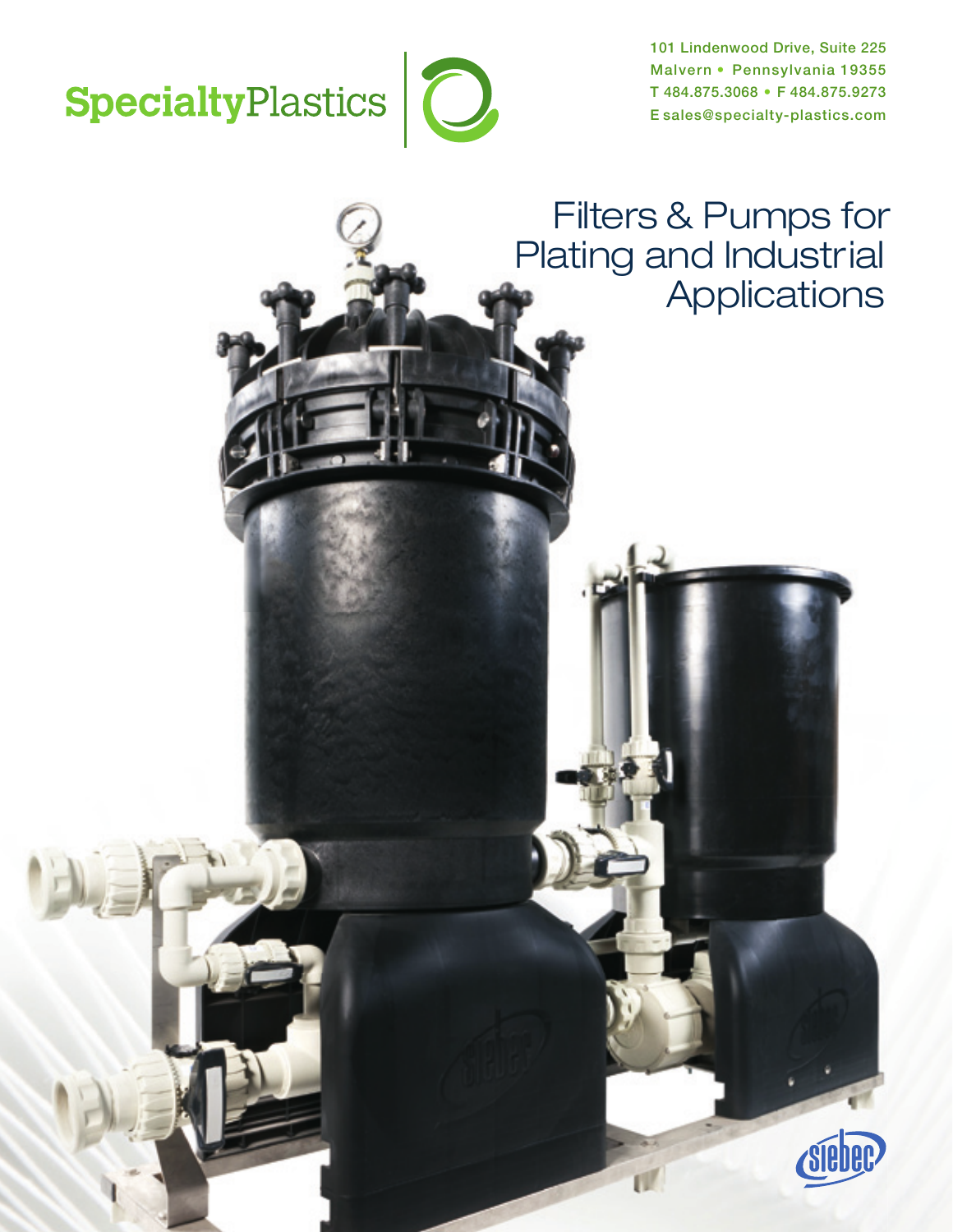

#### **All SIEBEC filters share innovative features and modular design for maximum versatility, durability and ease of operation**

- Very compact and space-saving
- All plastic construction, available in Polypropylene (PP) or Polyvinylidene Fluoride (PVDF)
- Unique single monobloc lid on L series for quick service (less than 30 seconds) and minimum downtime
- Easy carbon treatment with Speedchange assembly
- Choice of SIEBEC made pumps: magnetic drive, horizontal centrifugal with mechanical seals or vertical sealless pumps
- Double chambers available for extra filtration capacity
- Available with pre-coat tank
- Max operating temperature up to 160°F (PP) or 230°F (PVDF)
- Featuring unique SIEBEC L-TECH high capacity cartridge or optional wound, spun-bonded cartridges or discs
- Filter chambers have filter bag and microfiber filtration options available as well as Ion Exchange canister capacity

**A very extensive range :**

- Flow rates from 260 GPH to 9,500 GPH for standard products
- Custom filter systems up to 20,000 GPH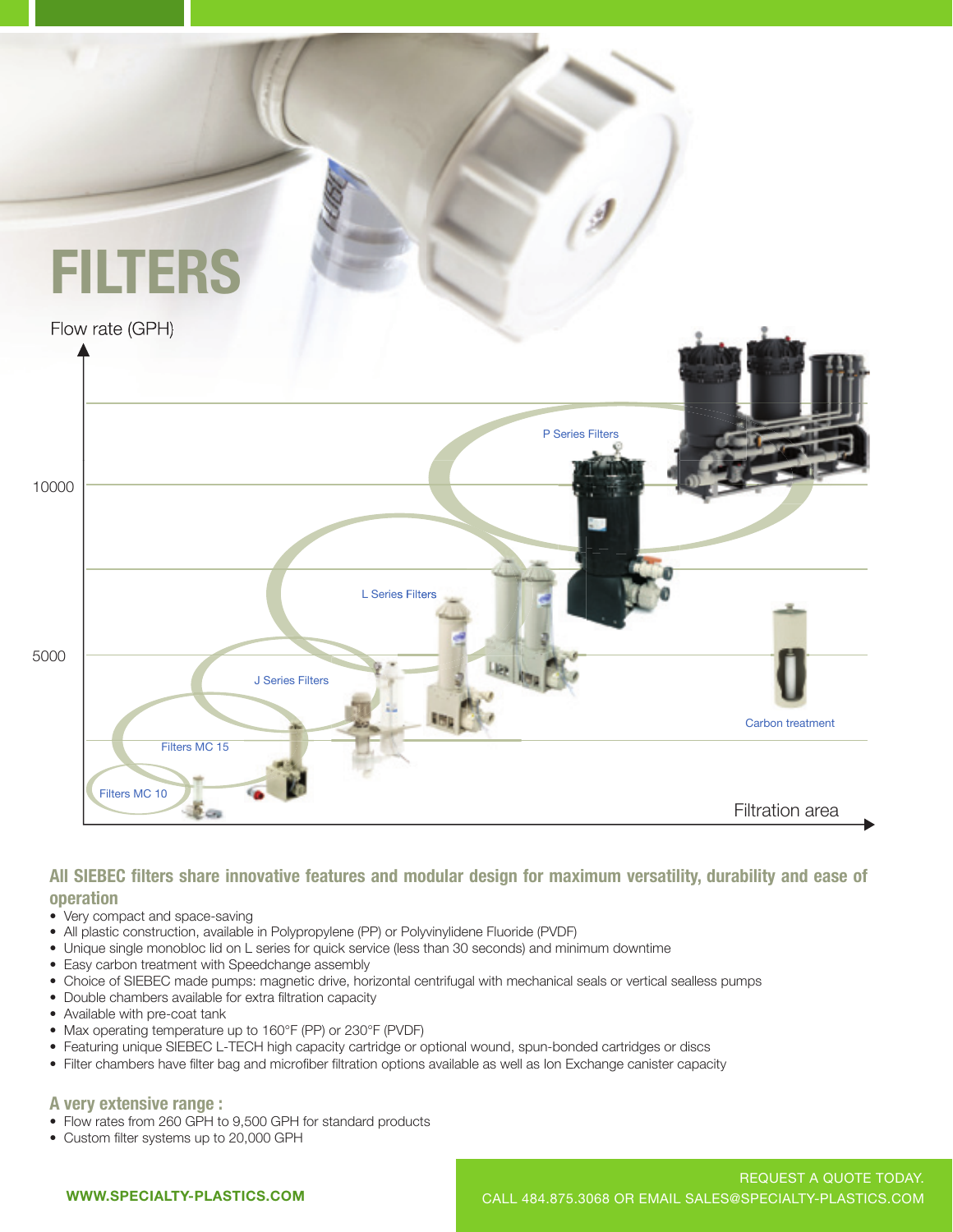

M290 **M50** M390 A32 PP T101 M7 M25  $\sim$  $\mathcal{A}_{\mathcal{A}}$  $\sim$  $\Box$ M7  $\Delta z$  $\geq$ M50  $\blacksquare$ 

M7

SIEBEC manufactures centrifugal pumps since 1958 with more than 80,000 pumps delivered worldwide:

- Choice of horizontal magnetic drive pumps, mechanical seal pumps, and vertical sealless pumps
- Closed pump impeller with diffuser for maximum efficiency<br>• Closed pump impeller with diffuser for maximum efficiency
- Mag drive with very durable graphite filled PTFE and ceramic bearings as standard
- Large capacity volute case for self re-priming

M<sub>25</sub>

• All plastic construction, available in Polypropylene (PP) or Polyvinylidene Fluoride (PVDF)

**A** very extensive range : **A very extensive range :** 

- Flow rates from 185 GPH to 15,000 GPH
- Max pressure up to 65 PSI

# REQUEST A QUOTE TODAY.

**SpecialtyPlastics** 

CALL 484.875.3068 OR EMAIL SALES@SPECIALTY-PLASTICS.COM

WWW.SPECIALTY-PLASTICS.COM